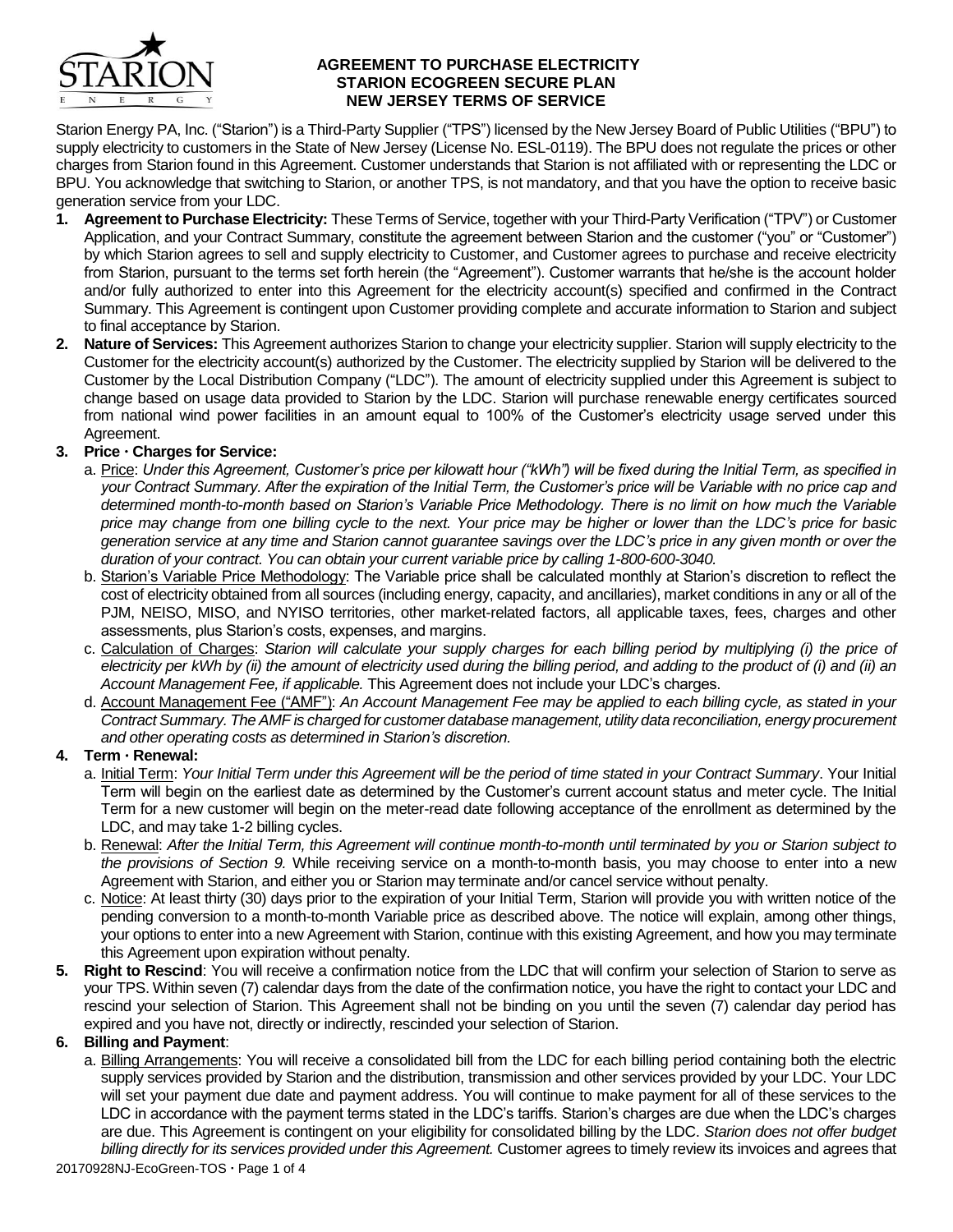subject to applicable tariff and law, unless notice is given to Starion within ninety (90) days of the invoice date, all invoiced amounts will be deemed by you to be correct and Customer shall waive any right to dispute amounts set forth on such invoice.

- b. Non-Payment: You will incur a late payment fee from the LDC for non-payment of a consolidated bill rendered by the LDC, in accordance with the LDC's billing policies and procedures. You are liable for any late payment fees incurred. You will no longer be eligible for consolidated billing by the LDC if your account is in arrears for more than 120 days. If the LDC switches you from consolidated billing to dual billing at any time during this Agreement, you will receive a separate bill from Starion and pay Starion directly for such services. If any payments made directly to Starion are returned due to insufficient funds, you will be assessed a \$20.00 fee per account. *If the LDC switches you to dual billing, Starion reserves the right to terminate this Agreement without penalty.*
- c. Net Metering: If you generate electricity from a renewable generating facility to offset your electricity consumption and/or use net metering at any time during the term of this Agreement, you must notify Starion.
- **7. Cancellation of Existing Service:** If you presently purchase your electric supply service from another TPS, you are responsible for canceling that service pursuant to the terms of your agreement with your existing TPS, and for any cancellation fees that may apply.
- **8. Notices:** Notices sent by Starion to Customer will be sent in the method chosen by the Customer, whenever possible. Otherwise, notices will revert to the default of U.S. Mail. If Customer selects to receive electronic communications from Starion, it is the Customer's responsibility to ensure that the email address provided is current and notify Starion of any changes. If you provide Starion with your email address, you consent to receive communications from Starion in electronic form.

## **9. Termination of Agreement:**

- a. Termination by Customer: Customer may terminate this Agreement at any time by contacting Starion. *If Customer terminates this Agreement and, as a result, effectively cancels service prior to the expiration of the Initial Term, an early termination fee may apply, as stated in your Contract Summary.* An early termination fee will not apply if you terminate this Agreement because (i) you relocate outside of the LDC's service territory, (ii) you become disabled and are unable to pay for Starion's services and/or (iii) the customer of record has died. If you terminate this Agreement, you will be returned to the LDC's basic generation service unless you choose another TPS. The effective termination date will be determined as set forth in the LDC's tariff and applicable law. You will be obligated to pay for the electricity and related services provided pursuant to this Agreement prior to the date that such termination becomes effective. If you terminate this Agreement by enrolling with a different TPS or returning to basic generation service, Starion will not be liable for any switching time delays and you will be obligated to make payment for services under this Agreement until termination of service with Starion is effective.
- b. Termination by Starion: Starion reserves the right to terminate this Agreement for any reason upon thirty (30) calendar days' notice to the Customer. The effective termination date will be the next applicable meter-read date after the 30-day period has expired as set forth in the LDC's tariff and applicable New Jersey law. You will be obligated to pay for the electricity and related services provided pursuant to this Agreement prior to the date that such termination becomes effective. If Starion terminates this Agreement early, you will be returned to your LDC's basic generation service unless you choose another TPS.
- **10. Privacy Policy Customer Information and Release Authorization:** By entering into this Agreement, you authorize Starion to obtain all information regarding your electricity account including, but not limited to, account contact information and address(es), account number(s), billing and payment information and history, credit information, historical and future electricity usage and peak electricity demand, meter reading data including smart meter data, and characteristics of electricity service. Starion will not release or sell your personal information to any other party without your consent unless required to do so by law or if necessary to defend or enforce the terms of this Agreement.
- **11. Representations Warranties:** Starion makes no representations or warranties other than those expressly set forth in this Agreement, and STARION EXPRESSLY DISCLAIMS ALL OTHER WARRANTIES, EXPRESS OR IMPLIED. Starion does not represent any guarantee of savings under this Agreement.
- **12. Limitation of Liability:** Starion's liability in connection with this Agreement, including without limitation any alleged liability for Early Termination by Starion as explained above, shall not exceed the amount of your largest monthly invoice for electric generation service during the twelve (12) months immediately preceding termination of this Agreement. In no event shall either party be liable to the other for any indirect, special, consequential (including lost profits or revenue), incidental, indirect or punitive damages for claims arising under this Agreement.
- **13. Binding Effect Agency Assignment:** This Agreement shall extend to and be binding upon Starion's and Customer's respective successors and permitted assigns; provided, however, that Customer may not assign this Agreement without Starion's prior written consent, and any purported assignment without such consent shall be void. You appoint Starion as your agent to provide retail electric service, including electric transportation, transmission and related services appropriate to provide that service to you. Starion may assign its rights and obligations under this Agreement to an affiliate of Starion or to another Third Party Supplier licensed to do business in New Jersey, in whole or in part, subject to compliance with applicable law.
- **14. Force Majeure:** Performance of any obligation required by this Agreement shall be suspended if compliance is prevented by an Act of God, strike, fire, war, civil disturbance, embargo, explosion, breakage or accident to machinery or lines of pipe; repairing or altering machinery or lines of pipe; freezing of wells or lines of pipe; by federal, state or local law, rule, order or regulation or by any other cause reasonably beyond the control of a party. Any party claiming such interference with the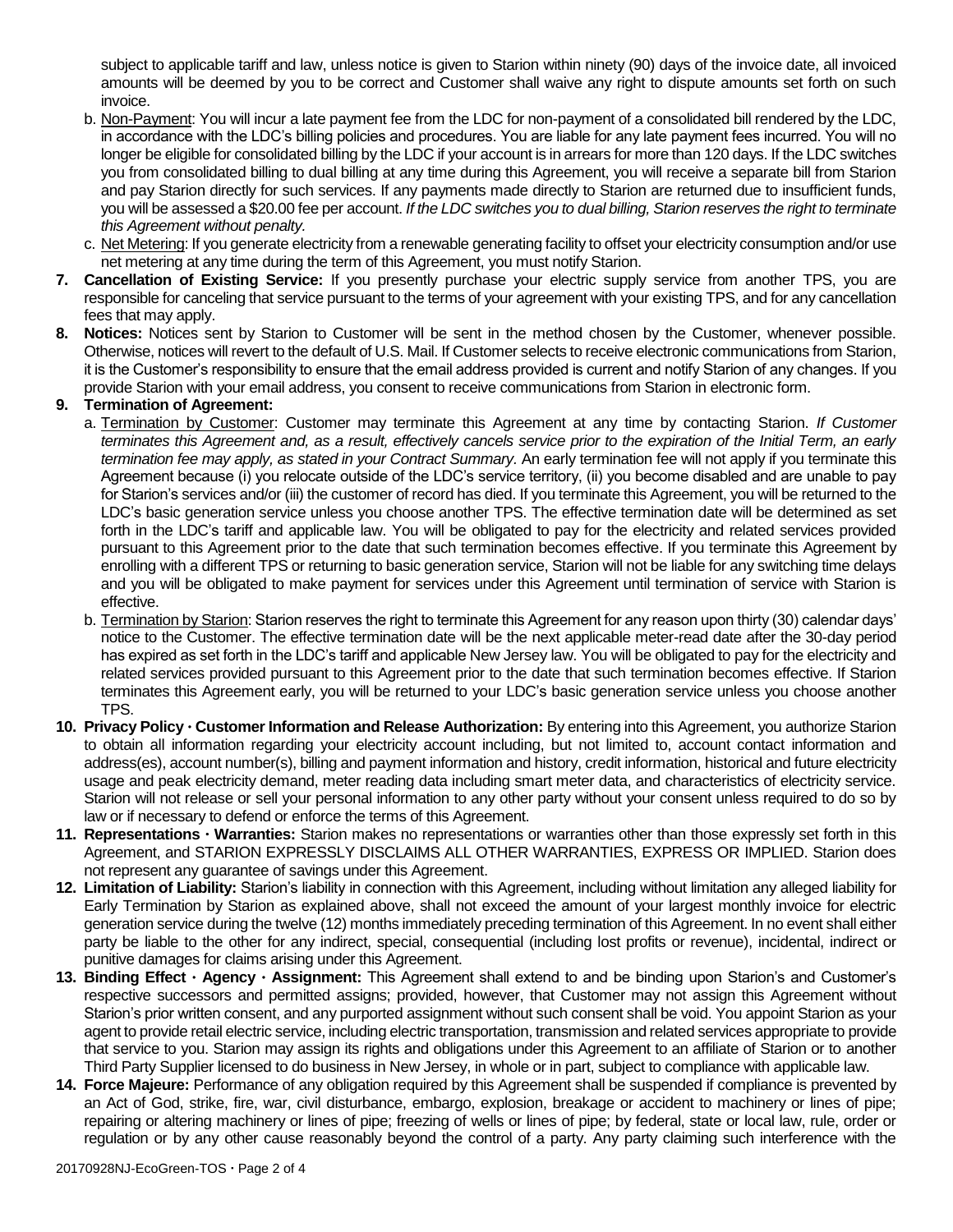performance of its obligations hereunder shall provide notice to the other party, specifying the cause of interference. A party shall not be required by this paragraph to settle a labor dispute with its own employees on terms it deems unfavorable.

# **15. Customer Service:**

- a. In the event of a dispute or disagreement involving Starion's services, you and Starion agree to use our best efforts to resolve the dispute. Most concerns can be resolved by calling our Customer Service Department at 1-800-600-3040. You may also emai[l info@starionenergy.com](mailto:info@starionenergy.com) or write to Starion Energy, P.O. Box 845, Middlebury, CT 06762. Starion's Customer Service is available Monday through Friday from 9:00 a.m. to 5:00 p.m. Eastern Time.
- b. If Starion is unable to resolve your inquiry or dispute, you may contact the BPU toll-free at 800-624-0241 or in writing at 44 S. Clinton Ave, 9<sup>th</sup> Floor, PO Box 350, Trenton, NJ 08625-0350.

#### **16. Claims Resolution:**

- a. In the event Starion is unable to resolve a complaint to your satisfaction, this section explains how claims can be resolved through arbitration or litigation. It includes an arbitration provision. You may reject the arbitration provision by sending us written notice within 45 days after your first energy bill with Starion as your supplier. See Your Right to Reject Arbitration below.
- b. For this section, you and Starion ("us" or "we") include any corporate parents, subsidiaries, affiliates or related persons or entities. Claim means any current or future claim, dispute or controversy relating to your account(s), this Agreement, or any agreement or relationship you have or had with us, except for the validity, enforceability or scope of the arbitration provision. Claim includes but is not limited to: (1) initial claims, counterclaims, cross-claims and third-party claims; (2) claims based upon contract, tort, fraud, statute, regulation, common law and equity; (3) claims by or against any third party using or providing any product, service or benefit in connection with any account; and (4) claims that arise from or relate to (a) any account created under any agreement with us or any rates charged on any such account, (b) advertisements, promotions or statements related to any rate plans, goods or services under any agreement with us, (c) benefits and services related to Customer's account with us (including rewards programs) and (d) your application for any account. You may not sell, assign or transfer a claim.
- c. Sending a Claim Notice: Before beginning arbitration or a lawsuit, you and we agree to send a written notice (a Claim Notice) to each party against whom a claim is asserted, in order to provide an opportunity to resolve the claim informally. Go to www.starionenergy.com and select your state of residence for a sample form of Claim Notice. The Claim Notice must describe the claim and state the specific relief demanded. Notice to you will be sent to your billing address. Notice to us must include your name, address and account number and be sent to Starion Energy, Attn: Compliance Dept., P.O. Box 845, Middlebury, CT 06762. If the claim proceeds to arbitration, the amount of any relief demanded in a Claim Notice will not be disclosed to the arbitrator until after the arbitrator rules.
- d. Arbitration: You or we may elect to resolve any claim by individual arbitration. Claims are decided by a neutral arbitrator. If arbitration is chosen by any party, neither you nor we will have the right to litigate that claim in court or have a jury trial on that claim. Further, you and we will not have the right to participate in a representative capacity or as a member of any class pertaining to any claim subject to arbitration. Arbitration procedures are generally simpler than the rules that apply in court, and discovery is more limited. The arbitrator's decisions are as enforceable as any court order and are subject to very limited review by a court. Except as set forth below, the arbitrator's decision will be final and binding. Other rights you or we would have in court may also not be available in arbitration.
	- i. Initiating Arbitration: Before beginning arbitration, you or we must first send a Claim Notice. Claims will be referred to either JAMS or AAA, as selected by the party electing arbitration. Claims will be resolved pursuant to this Arbitration provision and the selected organization's rules in effect when the claim is filed, except where those rules conflict with this Agreement. If we choose the organization, you may select the other within 30 days after receiving notice of our selection. Contact JAMS or AAA to begin an arbitration or for other information. Claims also may be referred to another arbitration organization if you and we agree in writing or to an arbitrator appointed pursuant to section 5 of the Federal Arbitration Act, 9 U.S.C. sec. 1-16 ("FAA"). We will not elect arbitration for any claim you file in small claims court, so long as the claim is individual and pending only in that court. You or we may otherwise elect to arbitrate any claim at any time unless it has been filed in court and trial has begun or final judgment has been entered. Either you or we may delay enforcing or not exercise rights under this Arbitration provision, including the right to arbitrate a claim, without waiving the right to exercise or enforce those rights.
	- ii. Limitations on Arbitration: If either party elects to resolve a claim by arbitration, that claim will be arbitrated on an individual basis. There will be no right or authority for any claims to be arbitrated on a class action basis or on bases involving claims brought in a purported representative capacity on behalf of the general public, other Starion customers or other persons similarly situated. The arbitrator's authority is limited to claims between you and us alone. Claims may not be joined or consolidated unless you and we agree in writing. An arbitration award and any judgment confirming it will apply only to the specific case and cannot be used in any other case except to enforce the award. Notwithstanding any other provision and without waiving the right to appeal such decision, if any portion of these Limitations on Arbitration is deemed invalid or unenforceable, then the entire Arbitration provision (other than this sentence) will not apply.
- iii. Arbitration Procedures: This Arbitration provision is governed by the FAA. The arbitrator will apply applicable substantive law, statutes of limitations and privileges. The arbitrator will not apply any federal or state rules of civil procedure or evidence in matters relating to evidence or discovery. Subject to the Limitations on Arbitration, the arbitrator may otherwise award any relief available in court. The arbitration will be confidential, but you may notify any government authority of your